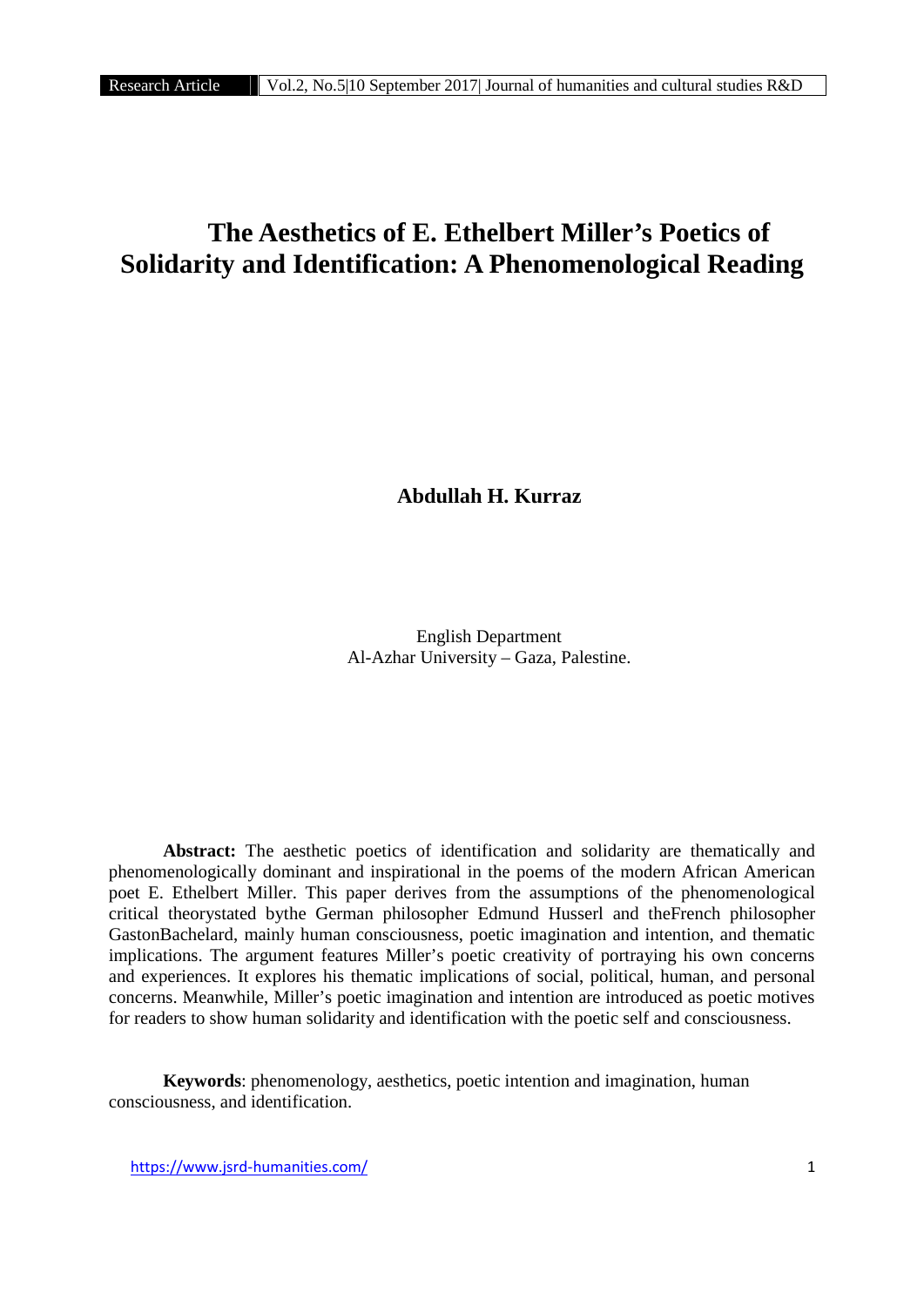## **Introduction**

Phenomenology is a form of systematic idealism that seeks to explore the idea of human consciousness and special capabilities. It has established the centrality of the human self and consciousness to re-establish self-trust and self-realization. The German philosopher Edmund Husserl is recognized as the sole founder of modern phenomenology in  $20<sup>th</sup>$ century western philosophy. Husserl asserts that human intentional experiences embody significant meanings. He indicated that there is no real separation "between two different sections of our inquiry, the one bearing on pure subjectivity, the other on that which belongs to the constitution of objectivity as referred to its subjective source... the intentional reference of experiences to objects" (234). Relevantly, phenomenology examines the momentum of human pure consciousness and its essences in human experiences. Michael Q. Patton argues that a phenomenological study thoroughly focuses on people's descriptive experiences in reality. He adds, "One can employ a general phenomenological perspective to elucidate the importance of using methods that capture people's experience" focusing on the essence of their experiences (71).

Meanwhile, Husserl's phenomenological assumptions include a number of premises. First, there is no subject beyond what people think outside the center of the self. Second, consciousness is born in the past, the present, and both of them together. Third, readers should examine the phenomenology of interpretation, which includes language, aesthetics, and logic. Fourth, readers should move from the attractiveness of thinking to its intentionality. Similarly, Gaston Bachelard argues that phenomenology stands at the starting point of the perception of the images and the identification with their multiple signifiers, pinpointing the poet's incarnation of his self (69). In other words, the poetic image offers the reader the possibility to move from the moment of poetic expression to creative consciousness. It means moving from the negative self consuming stage to the holistic involvement in the creative process. For this reason, Bachelard resorted to the poetic contemplation as a means of securing the novelty of the image and its ingenuity.

As a literary creative theory, phenomenological criticism sees that the language of a literary work supersedes the expression of its inner meanings. This old view dates back to Husserl himself, in which language occupies only a narrow space, in which he talks about an internal private domain of human experiences. Similarly, Wolfgang Iser states that the way through which human experience occurs is "a process of continual modification" (281). Once each experience requires a language, the process of expression actually becomes a fantasy, for a language is social in nature. There is no real experience unless the language that enables the author to express such an experience from within first mediates it. Such a process of expression is an artistic thematic act that should be exposed independently of language itself. In other words, Husserl believes that language is only a secondary activity that defines the meanings that the write possesses.

Furthermore, phenomenology examines the basic structures of human experience, such as imagination, visualization, feelings, dreams, perceptions, and thoughts. Imagination is a cognitive way of both perception and description as a phenomenological technique. Poetic language and images can deliver novel meanings based on imagination. In this sense, Bachelard views the poetic image as a favored space to deliver a new meaning and through which "The poet speaks on the threshold of being." Bachelard adds that the authenticity of poetic imagination signifies human freedom to reveal "the unforeseeable nature of speech" (xii - xxiii). Phenomenological criticism also explores poetic imagination of language and its aesthetic role in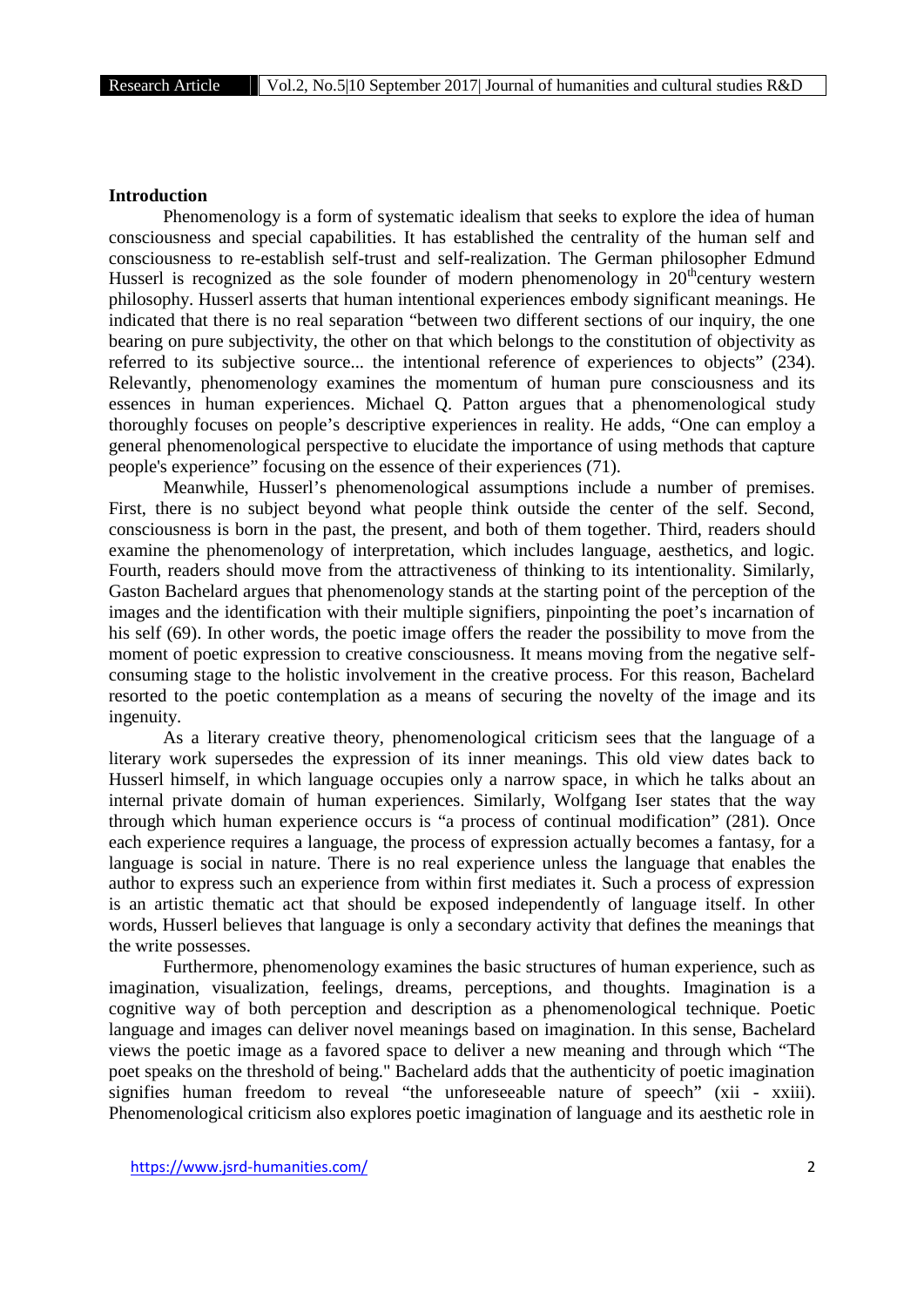creating new meanings and implications in texts. In poetry, creative language is used to deliver new meanings that appear relevant to human imagination. Phenomenological aesthetics relies on basic structures of human consciousness as ideal objects.

This paper approaches Miller's poetics in the light of the phenomenological literary approach and its assumed mechanisms of communication and interpretation. Based on the true fusion between language and intentionality, the basic structures of human consciousness fused with their linguistic structures create a "basic scheme of poetic communication" within Miller's poetics and arise from the poetic self's consciousness (Levina197). Obviously, the process of understanding a text in the phenomenological criticism is a functional process that embraces the ethics that control the relationship between the text and readers. It explores "the way the author experiences time and space; the way he\she establishes relation between self and other; the way he\she perceives the material world" (Eagleton51). In a sense, phenomenological critics argue that a poem is a significant event that is a discourse between two subjects: the poet and the reader. Thomas Pison states that the phenomenological approach to literature is formalistic in a sociological or psychoanalytical sense that is "imperfectly encompassed by written language" (38).

Ultimately, the phenomenological approach seeks to emphasize the effectiveness of human consciousness in the theory of knowledge. It is also a strong philosophical reaction against the dominance of the mental and logical positivism that prevailed in the nineteenth century. It also refused to acknowledge the presence of a given objective reality outside the boundaries of human consciousness. Moreover, this approach assumes that things do not exist as objects in themselves, innate and independent. Rather, they always appear as objects assumed, or intended, by human consciousness.Husserl emphasizes that phenomenology explores "the things themselves;" their essences that reshape the perception of the real human world (52). In this sense, there can be no object without a self that assumes or identifies the former.Further, phenomenological consciousness is the pure agency and medium of what Husserl repeatedly refers to as "sense-giving" (Levina 198).

Certainly, phenomenological readings seek to reveal the author's dominant mental structure in his work and attempt to reshape his emotional experience as an intentional matter, creating both semantic unity and coherence. In addition, human consciousness is intentional consciousness that enacts imagination and images, which are born in "an act of consciousness directed to an object beyond consciousness" (Husserl14). In other words, both intentionality and consciousness are fused, and on seeing an object, the beholders immediately become conscious of this object. Accordingly, the act of reading becomes a sort of a textual human dialogue between the reader's consciousness and the author's. This conscious dialogue is an effective dialogue with significant human and moral aspects. Raman Selden argues that "consciousness is always of something, and it is the something that appears to our consciousness which is truly real to us" and people recognize things that appear in their real consciousness (49). In this respect, Miller's poems present "an overwhelmingly thick web of allusions across the full paradigm of discourses" that creates tensions of meanings in readers' consciousness (Levina 198).

The phenomenological familiarity shared between the reader and the author is what Hans-Georg Gadamer calls the fusion of significant semantic prospects or horizons. On understanding the meaning of poetical texts, Gadamer writes, "Coming to understanding is not a mere action, a purposeful activity, a setting up of signs … It is a life process in which a community of life is lived out" (446). This life process is Gadamer's crucible of human experiences and language practice. For the French philosopher, Paul Ricoeur, understanding a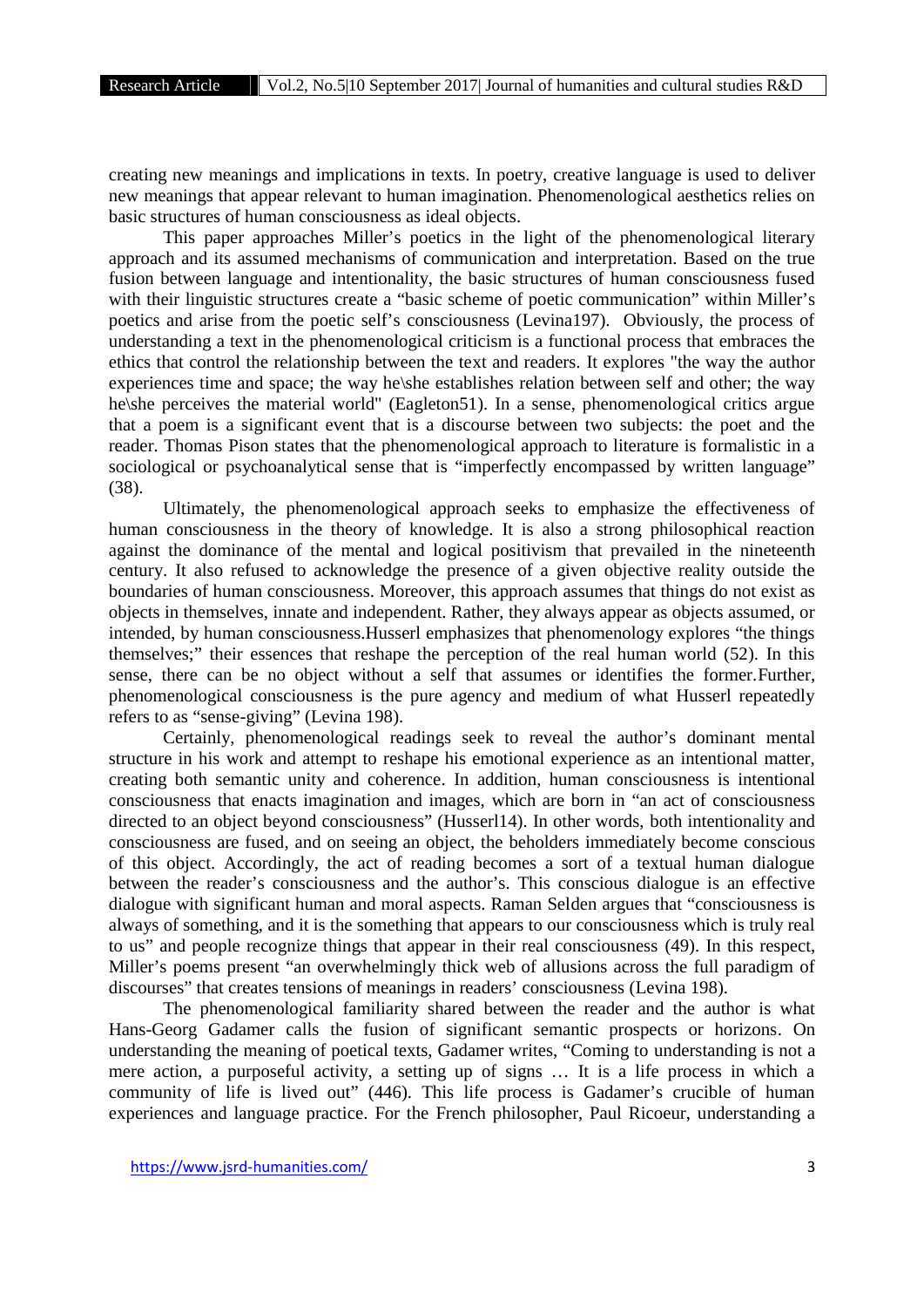text becomes a process of self-realization of itself through the abandonment of its centrality and the openness towards the other and identifying with his emotional experience. He asserts that imagination is a phenomenological aspect with a considerable power based on meaningful images from "sensory experience," in which imagination is a part of language (181).Thus, through the process of reading and interpretation of the text, the readerly self rediscovers its entity and rebuilds its psychological and intellectual world. Moreover, phenomenology emphasizes the participation in the creative process in order to assert the originality and primacy of the image. In this regard,"phenomenology of the image requires us to contribute to the creative imagination" (Bachelard, 1960, p. 58). Meanwhile viewing the image in its virtue of originality necessitates first imagining this image and then participating in the stage of creativity.

Eventually, this paper explores Miller's conscious experience and discloses his poetic and human implications in which he shapes his own vision of humanity, universe, and existence. Respectively, Pisonasserts that phenomenological criticism explores the poetic transcending language of a text to establish the primacy of poetic experience that embodies human existence as a center (38). This vision makes readers indulge into a common existential life to have a dialogue with the other in order to achieve a more condense level of awareness of the nature of human selves. For Patrick Howard, life, in its phenomenological and poetical sense, signifies an extended moment in which people have "conversations about values, ideas, and insights" that shape human experiences and practices (53).

### **The Phenomenological Poetics of Identification and Solidarity**

Miller is one of the most prominent contemporary African American poets. His poetics have a significant impact on the movement of poetry in modern America and constitute a crucible for critiques. Miller's poetics are not only trapped with the noise and concerns of the modern life, but they reflect his inner self; its strengths, hopes, expectations, and weakness. Aesthetically, Miller's poetics are characterized by "gentle wit, topicality, particularity of incident, simple language, and metaphoric references" that offer thematic poetry of various issues (Hudson 805). His poetics are strongly associated with the daily sensible experiences to embody the phenomenological and philosophical stances of human life.

With significant aesthetic simplicity and construction, Miller's poetics capture readers' identification and phenomenological familiarity about real life of people and things. Such identification and familiarity come through the re-creation of the relations that connect humanity and universal truths with the details of everyday life. In this regard, Miller's thematic sense centers on the realistic meaningful experiences, evoking a structural poetic language that "shapes perception into a meaningful world-vision" (Levina 194). Accordingly, the immense displacements in Miller's poems are not aesthetic or linguistic only. Rather, they are primarily existential displacements that make the act of reading an adventure that pushes readers' consciousness to higher levels of condensation and refinement. Meanwhile, Miller's poetry is full of vivacity, depicting the daily tangible events and concerns; it is a mirror of the poet's culture, acculturation, and acculturation. Miller evokes various significant characters and events from various times, transcending the poetic image in a deep spiritual atmosphere that makes the reader listen to his poetic language, the absent, and the imagined. In this respect, Pison argues that Miller's poetic self experiences a significant mobility when it moves from a place to another. This poetic self uses a voice that appeals to the phenomenological critic; for it uses poetic imagination full of diachronic human experiences (41).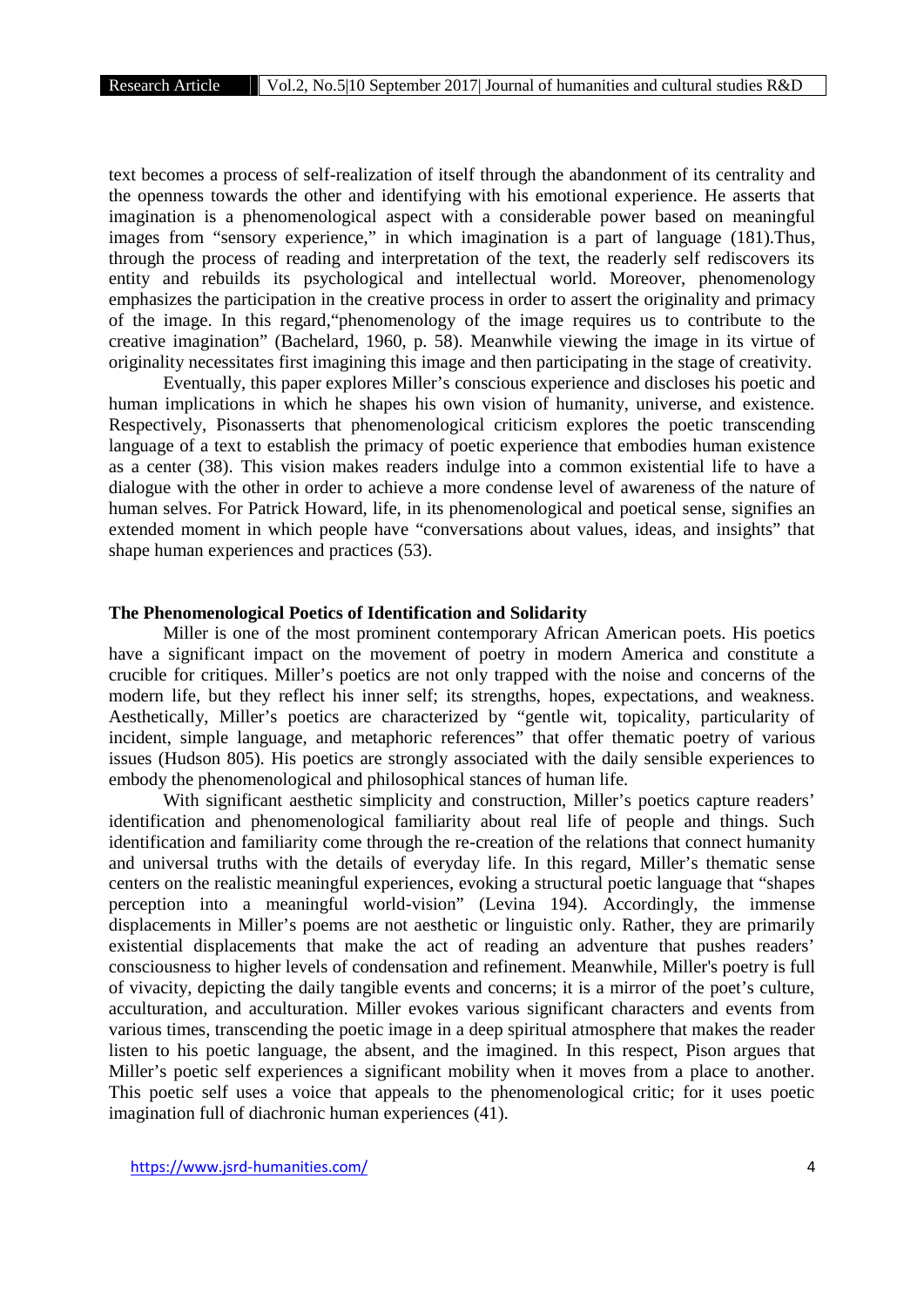On a thematic level, Miller's poetics are almost documentary of his life, especially his provoked emotions are related to identity and roots. In "Panama," he says,

in the early twenties a boat brought my father to America his first impressions were spoken in Spanish … he had forgotten the language  $(L. 1-8)^*$ 

Clearly, this poetic epigram establishes a set of poetic contemplations and suggests a receptionist vision of a"boat," which offers readers an image that dominates the lines. For Selden, imaginary consciousness enables people to sense the world and "masks or represses [their] real relationship to it, prompting the belief in human freedom" (2005, p. 98). Meanwhile, Theodore R. Hudson describes Miller's poems as "conversational, vernacular, and pithy" for they are composed of fragments and epigrams (806). Miller views human body as important as his imagination faculty and his diction transforms to an entity and his poems become prayers and a reminder of human love and life.

In the light of Miller's poetic faculty of imagination, his poems are universal in nature; he wants to touch the concerns of people in El Salvador, Chile, Nicaragua, and South Africa. Sometimes, his language, structures, choices, and general human climate suggest that there is no confined homeland or shelter for his poems. Here, there is semantic condensation in the absence of the article "the" in the word "boat," any boat of any sort as a vehicle that brought the father to a new area and exile. In addition, distancing the language from the memory suggests the deletion of the memory itself, including major events, people, and realities. Meanwhile, the loss of the mother tongue is the loss of identity. Thematically, Miller uses his own poetic imagination and creates an aesthetic language to convey his perceptions of life and people. However, phenomenology refuses that language is self-confined, for "Texts speak of possible worlds and of possible ways of orientating oneself in those worlds" (Ricoeur 144). Thus, both languageand imagination are unstable, for meaning is open to new transformations.

Moreover, Miller engages himself in evoking his own suggestive poetic musicality, sounds/voices, signs/signifiers, and cultural and poetic visions. His poetics come consistent with a totalitarian human vision that seeks to overstep the narrow confines of the poetic experience at the geographical, cultural, and ethnic levels. These poetics touch the essence of human suffering regardless of the determinants of sex, race, and color. In this point, poetic experiences offer the modern world a unique structure, which never appears in other poetic images unless they are reimagined or re-visualized. Bachelard states, "shadow is concealed under infinite forms of exciting kernel," emphasizing the role of imagination in criticizing a text to attain the essence of objects (86). Hence, Bachelard asserts that the poetic image has its own entity and dynamicity with certain real themes that the reader acquires in his consciousness. Through the phenomenological medium of a text, words arouse in readers' consciousness "certain concepts, certain sensuous experiences, certain images of things, people, actions, scenes" that evoke unique meanings and associations (Howard 55). For Eagleton, the language of experience is meaningful and "language is not more than a secondary activity that gives names to the meanings that one somehow already possesses" (52).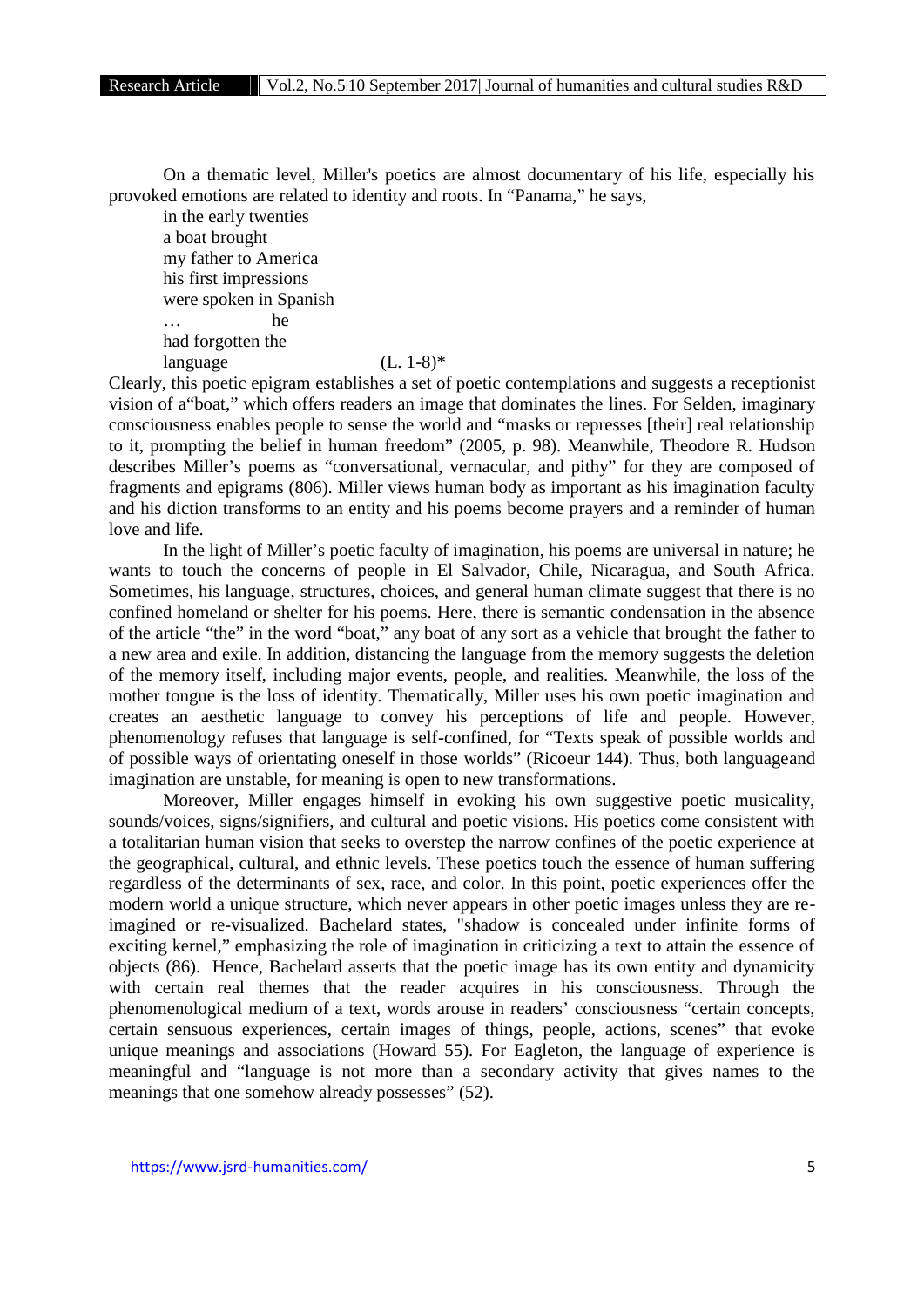The most important implications of Miller's poetic experience include the rejection of all forms of oppression, repression, and fascist dictatorships. In this sense, a literary work should engage readers' imagination in conceiving its content and implications "for reading is only a pleasure when it is active and creative" (Iser 275). Thus, Miller tries to make his poetics embody a global nature that touches people's concerns in everywhere in the world. In the epigram "Orphan in Beirut" reflects Miller's ability to deliver highly charged poetics through concise words, "Yesterday/I had a mother and father/Yesterday I had two arms" (L. 1-4). The aesthetic dimension of the text is reflected in the structural link of the possessive "I," the past tense of "Yesterday," and the simple past "had." Yet, the absence of any reference to the present or future tenses paves the way to the semantic energy of the striking contradiction between the past and the present or future. Obviously, the poem completes itself in readers' consciousness, making them emotively identify with the poetic self. Furthermore, this poem strongly condemns the current brute forces that cause the loss, suffering, and passions of the innocent. Meanwhile, Miller devotes his human sense and intimacy with the human being everywhere and with what is going on around in the world. Moreover, Miller shows identification and sympathy with an orphan in Beirut and speaks to him from within.

In his revolutionary human sense, Miller evokes the broadest revolutionary icons prevailing in the global political and popular cultures, such as Che Guevara. In "Che," Miller sees the face of Che Guevara everywhere in the capital of Bolivia, La Paz, "Do you remember when you stopped to catch your breath?/Was that the day you decided never to sleep again?" (L. 4-5). Obviously, Miller has a comprehensive vision of the details of daily human suffering by the ugly forces of oppression and persecution. This vision enables Miller to poetically fuse the distanced themes in terms of time and place, yet they overlap at the level of significance and content of struggle. Moreover, the poetic image is born out of human fertility of conscious contemplation in time and space that arouses human solidarity and identification with the distanced, oppressed, and exiled. Poetically, Miller has "a noticeable talent" that enables him to condense his poetics with exciting conceits and images (Hudson 806). In this regard, Miller refers to the time and space that characterize all human experiences, presents poetics from the commonplace events and ordinary life, and transforms these marks into smart and reduced analogies and intersections. Furthermore, Miller's very condensed "Untitled" consists of five words in three lines, "At night/We are all/Black poets (L. 1-3). Here, night makes everyone a black poet and poetically portrays all poets uniquely black in the darkness. Miller epitomizes the justification of equality by appealing to nature that does not distinguish between human beings. Albert Kapikian argues that Miller offers his public vision in which his "non-material values as an artist [are] linked to his belief in the power of the Black Spirit." Meantime, Miller addresses Guevara, "Our hats sit on the top of our heads like the mountains we live in" (L. 3), expressing his solidarity and using the language of humanity full of passion, love, and nostalgia and the images of "hats," "mountains," and "face." Inits phenomenological sense, the poem shows condensationas a basic feature of constructing an epigram that settles in mind and heart. Miller consciously characterizes his poetics with universal human aspects and themes. Meantime, this epigram embodies features of Miller's intertextual inclination to Sufi doctrine, and expresses his thematic aesthetic intention. Also, Miller refers to the simplicity, equality, and humanity in the highest degrees of warmth and innocence that poets understand and express. For Miller, modern man becomes the center of the world, without hatred, complexities, and worshipped machineries.

With the same poetic skill and in "The Widow of Baghdad," Miller intertextualizes the said experiences in America and the similar events in Baghdad, "In Baghdad even soft things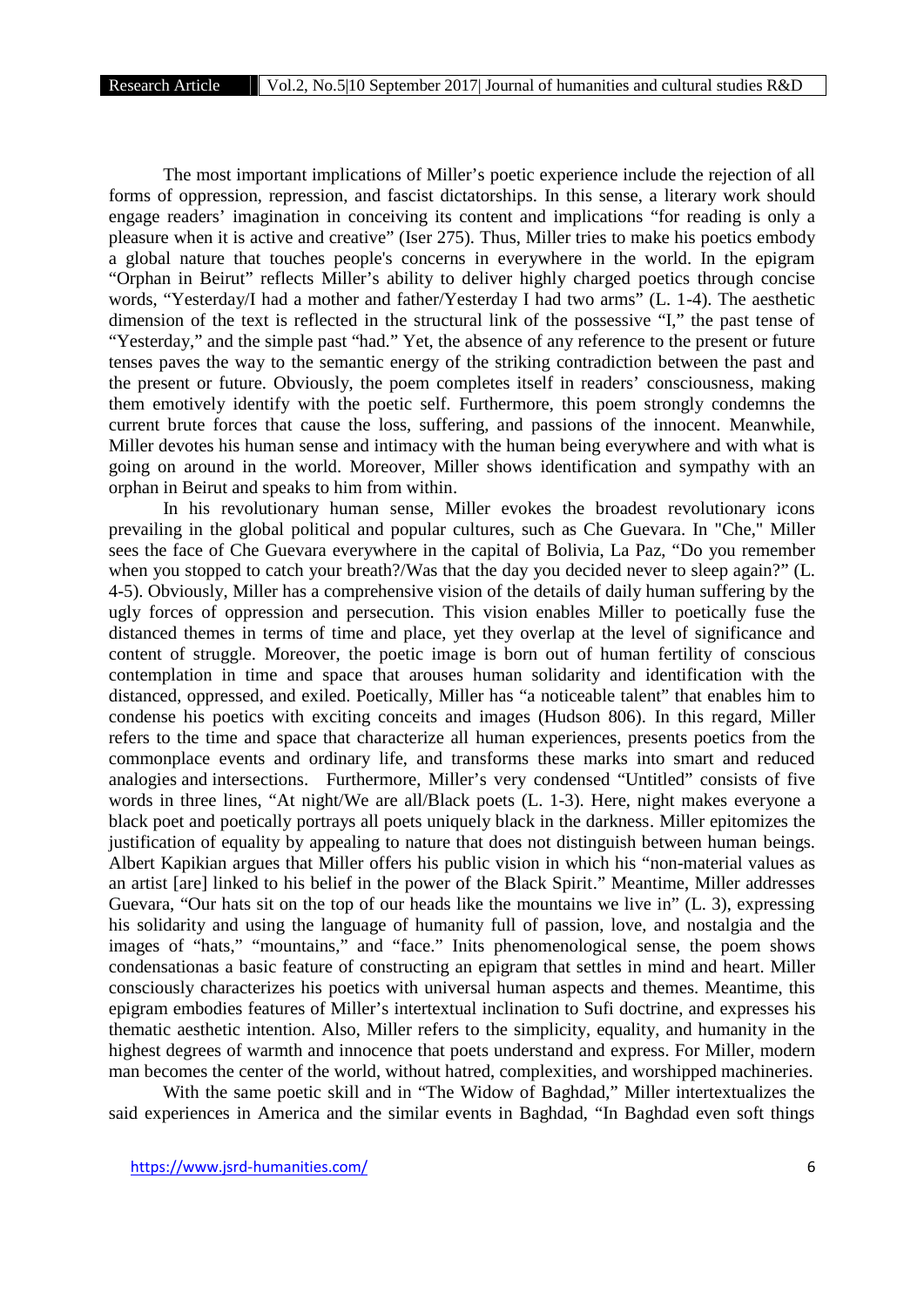explode/A husband's smile sleeps on a sidewalk/glass glittering instead of teeth" (L. 9-11). Miller's poetic memory recalls similar events and experiences that evoke human identification and solidarity with the victimized or the oppressed. Miller uses suggestive images of "soft things explode," "smile sleeps," "glass," and teeth" that bear his human concerns and implications. Contextually, such poetic implications and their meanings are obvious when our human dreams become true despite some inevitable difficulties and challenges. Meanwhile, as human beings experience inconstancies in life, Miller's poetics express them in words deriving from human "profound a temporal experience of life," enabling sensitive readers to realize that Miller's poetics consciously revolve around "a filled space and a fulfilled time" (Bachelard40). Ostensibly, Miller's poetics never confine to boundaries of space, gender, race, religion, and ethnicity; they are human, influential, strong, and diachronic.

The poetic dialogue between Miller's poetics and readers' consciousness makes this recipient stand face to face with all those disappointments and failures at once. For Levina, human consciousness perceives reality as "meaningful entities or objects" that entail "an intentional act" (197). This empowerment mechanism enables readers to bear a practical responsibility for such failures and misachievements. Miller avoids dictating particular solutions to those problems on readers; he does not suppose an intellectual position to himself above the readers. Each human individual has uniqueness that distinguishes him from others. However, the confrontation of problems is half way to solutions. Yet, Miller's poetics beg his readers to fight "local and worldwide abuses," obsessions, frustration, and isolation (Kapikian).

In a similar poetical way, Miller evokes various names of mythicized people and places that are linked to the issues of liberation and struggle, such as Malcolm X in America, Oscar Romero in El Salvador, the victims of violence in Sierra Leone, Beirut, Jerusalem, and Iraq. Humanly, Miller never submits to excessive despair, violence, and cruelty against humanity. Rather, he exposes all inhuman practices to public readers and expresses his deep human identification with all victims. Accordingly, Miller poetically expresses a vision full of optimism and existential aspects of life that cannot be defeated before death. In "She Wore a Red Dress," Miller says,

In the morning I see bodies Lying on the ground Like discarded bottles and cans In the afternoon Everything is normal (L. 5-10)

With his human holistic sense embodied in these lines, Miller's poetics depict special rituals and ceremonies and radiates spiritual dynamicity that enables human beings to continue life on a daily basis and survive. Furthermore, in "Salat" (Prayer), Miller states, "poetry is prayer/light dancing inside words/five times a day (L. 1-3). Here, the semantic correlation between the act of praying five times a day and the rituals of prayer in Islam is clear and suggestive. In his poetics, Miller repeats the reference to Islam and semantically links it to the values of freedom, humanity, and equality. Miller's reference to Islam often intertextualizes with his poetic evocation of Malcolm X, Quran, Kaaba, mihrab, and Hajj. Similarly, Miller culturally refers to Buddhism as a spiritual thought that rejects violence and killing and values the human spirit. Furthermore, an Afro-American poet, Miller poetics expose the problematic issues of identity, language, displacement from the homeland, and exile that occupy a large area of his poetics.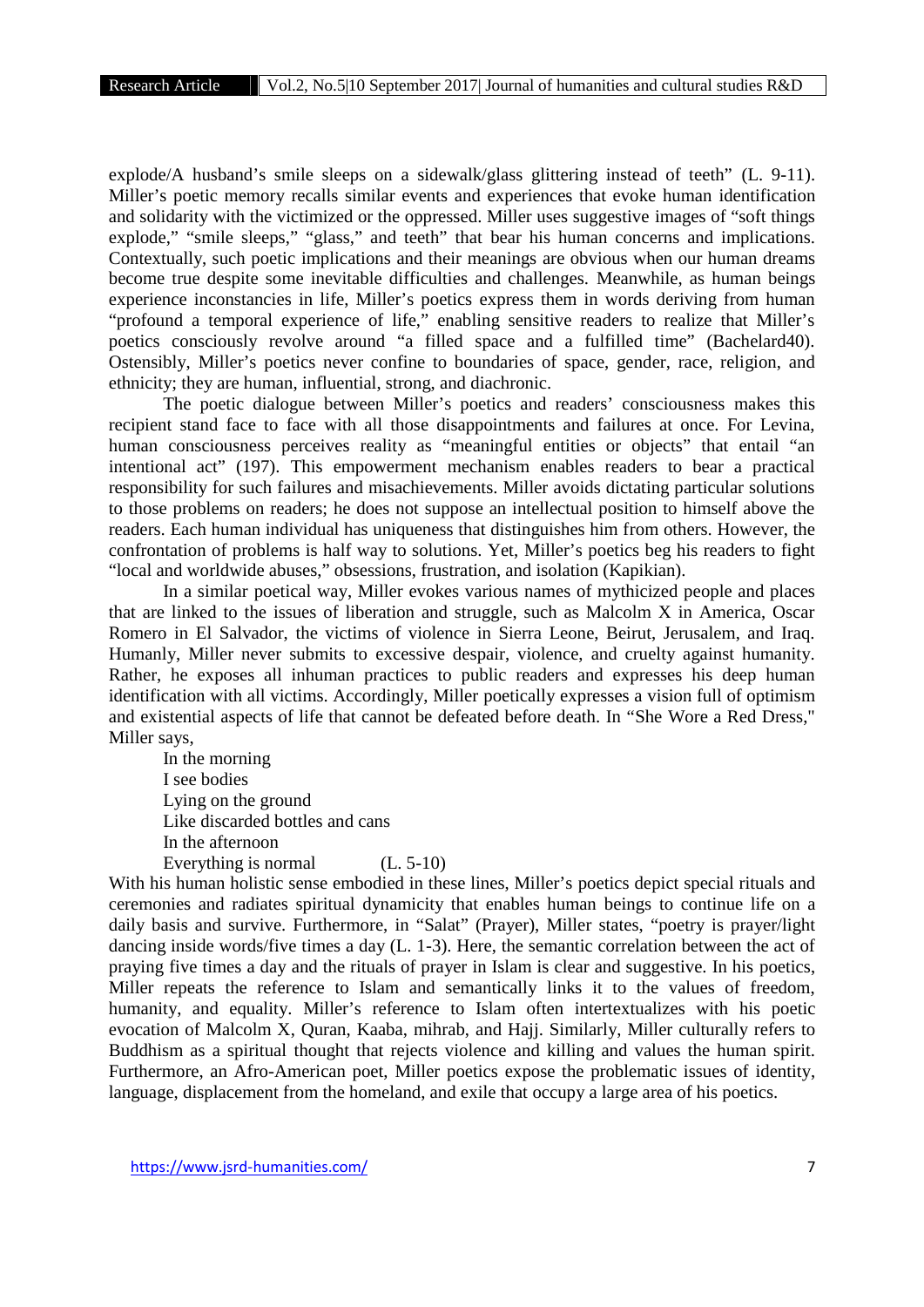Moreover, Miller's sense of humanity evokes intellectuals, writers, and black activists like Malcolm X and Che Guevara to establish an intimate relationship with the citizens all over the world. This condensed poetic sense is reflected in "Maintenance Man,"

with empty eyes/he lifts his mop/out of the bucket

…

water drips/cleaning alone/ in a tenement hall (L. 1-10)

As depicted in these lines, the maintenance man finds himself robbed of identity, dignity, and memories with alienation and frustration. He loses his sense of belonging and turns into a tormented soul. Miller describes this man as a poor self-relying man "with empty eyes" lifting "mop" which drips water to clean "alone" the hall. Consciously, the suffering of the labor is reflected in the human consciousness of Miller, represented by this maintenance man. Miller depicts this man with accurate details of his daily routine, with two eyes and a human vision.

Obviously, Miller's poetics recall the human tough traditions of the black poetry, characterized by emotional excitements, witty linguistic and visual adventures, and human intertextualized themes. Hudson adds that Miller has internalized experienced "acuity of vision and thought, wit, technical subtlety, and artistic integrity" (p. 806). Certainly, Miller shares with the blacks their songs, labor, drumming, jazz, roads, cars, and cathedrals. He writes witty poetics and influential cadences using everything around him. Furthermore, Miller's poetic power, which derives from his cultural and human phenomena such as jazz, rock and roll, absurdism, and racial-class conflict, dominates his poems. In "Those Winter Days before Cell Phones," Millers flashbacks events from the past, "In the days before cell phones/… / You wanted to find a pen not a phone/before the ringing in your head stopped(L. 21-25). Miller expresses his own conscious reflections about the multifunctional technology, cell phone, pen, and headphones; he employs a poetic language that has "delight" and "shock at its decay" (Kapikian). Ironically, instead of getting rid of noises and pollution of any source, people become more vulnerable to painful episodes of headaches and disappointments. Miller calls his readers to express their identification and sympathy with his soul, living the absurdity of modern life.

Generally, Miller's thematic scope includes sports, social familial issues, jazz, race, and religion. Hudson points out that Miller's favorite theme is love and its "spirituality" as a reality (806). Aesthetically, the structure of Miller's poetic language expresses the meaning of human reality, using figurative language and poetic metaphors.In addition, Miller's poetical thought of the bond between reality and language is suggestive; it signifies his poetic consciousness and aesthetic language. Using his imaginative faculty in "City," Miller draws a hell-like image of American reality,

We are all victims The living and the dead We let our fears divide us We let it infect us our wounds Even in the same city We let our silence speak too loudly We let our friends die alone (L. 15-21)

Obviously, human life becomes distorted under such inhuman conditions that Miller poetically exposes. Family ties and love gradually dissolve at homes that couples turn into strangers and children become enemies dreaming only of materialistic opportunities full of social and moral absurdities. Meanwhile, the poetic self tries to put things, objects, and subjects into their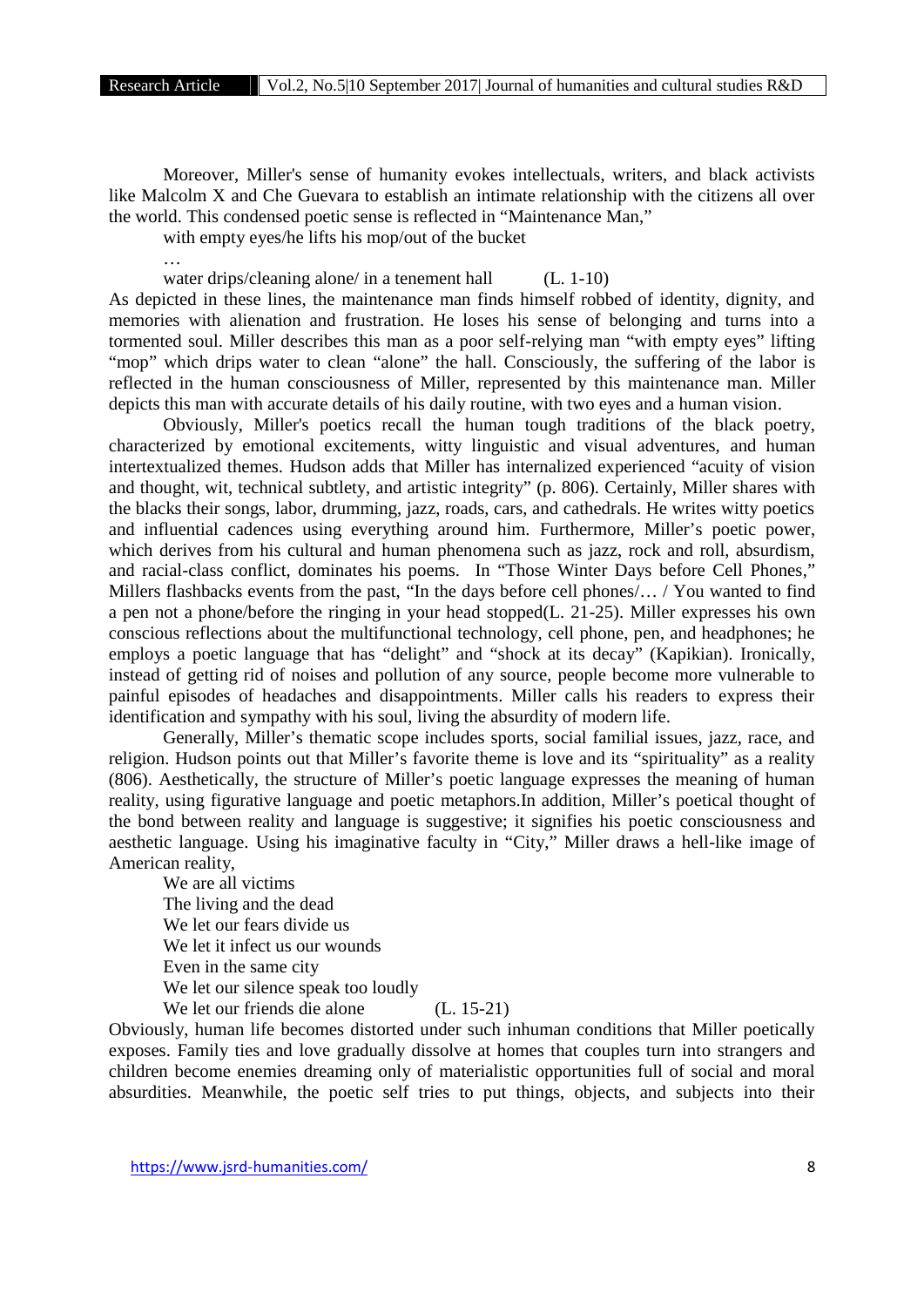historical and aesthetic contexts. Miller's city stays transcendent in itself, and the self admits that modern readers cannot digest or contain the city in human communities.

In addition, Miller shows his own aesthetic consciousness, fusing it with space, time, history, events, and challenges in life. For example, in "How We Sleep on the Nights We Don't Make Love," Miller asks his self about the mystery of the death of love of his parents, and it no longer connects them except their being in the same spatial area,

They slept like strangers in a bus terminal or on plane

I refused to believe they were lovers

I closed the door in order to keep their secrets (L. 9-11)

Here, Miller depicts the tense situation of parents' love; time passes and their familial feelings of intimacy weaken and are replaced by overwhelming feelings of disappointment. In this sense, all good beautiful memories are winded and swept; however, Miller does not abandon hope against despair and keeps a space for joy, endurance, and love. Miller's poetics manifests an emotional power that makes human life possible in the light of modern civilization. Further, Miller's poetics show significant aesthetic power that "works as a quintessentially phenomenological statement about the nature of experienced reality" (Levina197).Also, Miller's consciousness poetics recapitulate real human poetic experiences, showing his solidarity and identification with the sufferers, the lost, and the oppressed. In "Untitled," Miller says,

If i must suffer and live alone

in the ruins of some lost or forgotten city

let it be one that has know

the civilization of your love  $(L. 1-4)$ 

Accordingly, love is an adventure of a renewed discovery and an experience of individual privacy for the poet. Here, love is a state of conscious spiritual union that combines two souls in one and is a source of pleasure. Once the poet speaks of love, his poetic self gets drown in ideal romanticism that is escalated intentionally to emphasize, indirectly, the inability to achieve spiritual love in reality. In this view, Miller suggests that this human individual should transcend with his emotion and his spirit should rise out of this world. Ultimately, the poem identifies with the beloveds for they are intimately close to the poetic self. Meantime, these lines reflect the daily and the ordinary to change them into poetic analogies with phenomenological reduced intersections, by using words such as "live alone," which suggests a sense of alienation and loneliness. In addition, words like "ruins of … forgotten city" and "the civilization of your love" imply the conscious human feeling of passions, loss, and fragmentation.

Moreover, this epigram offers a social signification of the consciousness of the blacks' presence in a white society. Miller enriches and aestheticizes these lines with images, events, and symbols to express his true identification with the oppressed and displaced blacks. In this respect, Iser argues that the "aesthetic experience" of a literary text results in a "balancing operation" among the basic components and elements of artistic language (286). This language, as a socially constructed sign-system, is a material reality with "dynamic and active nature" that expresses certain human experiences (Selden 40). Here, Selden asserts that textual language defies social authority and offers expressive voices about human conditions and concerns that provoke human interpersonal solidarity and identification. In his phenomenological poetic vision, Miller offers his readers "overtly emotional poetry" full of breathtaking imagery that suggests political, social, and human concerns (Hudson 805). For instance, Miller says in "Thriller,"

America wonders why Michael Jackson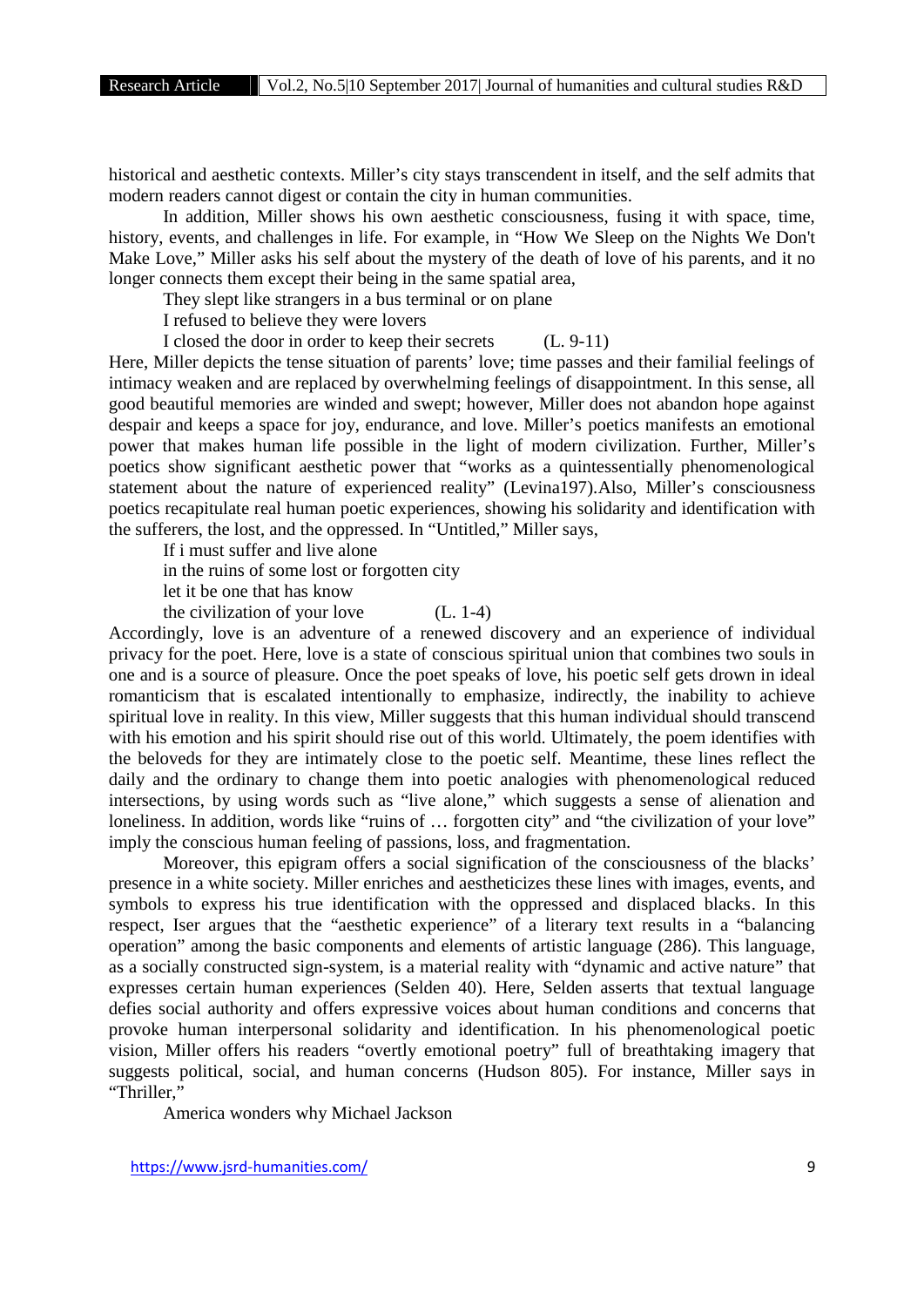wears one glove

… and the coast of Nicaragua is surrounded by mines  $(L, 2-6)$ 

Here, Miller is concerned with the dangers and threats like death, hunger, classicism, prejudice, wars, and racism that endanger humanity everywhere. He fights such dangers and vulnerabilities with words and human expressions. Miller's poems have totalitarian presence that is reflected in language, poetic structures, and artistic devices. However, they provide readers with dramatic stimuli that arouse the sensory and contemplative capacities and aesthetic sensitivity of the readers.

Similarly, in "Rosa Parks Dream," Miller expresses his views towards oppression and dehumanization by some senseless and inhuman people,

Rosa Parks dreams about a bus in Jerusalem. A headless

woman sits in her seat. There is no

driver today (L. 1-4)

Rosa Parks is an Afro-American woman who refused to give up her seat on the bus to a white man and was beaten, humiliated, and imprisoned for a long time (Theoharisxv). Later, she became an icon of the struggle against racism. In Miller's lines, the semantic overlap between Rosa Parks and the Palestinian woman without a head from Jerusalem arises from the situational and thematic unity. Basically, the racist behavior is a condemned behavior in all cases and in all places. Miller shows sympathy with Rosa Parks and the Palestinian woman and considers them part of a racist past manifesting human vision and identification. On the phenomenological grounds, Miller's poems are thematically human and acccultural.

Miller's poetic implications manifested in his subliminal and cognitive experience are common in modern poetry. Thus, the holistic human feeling and the problems of identity, migration, disintegration, and love are major themes addressed by modern poetry. However, Miller's poetic experience is characterized by his liberation from the rhetorical trend, ideological position, tragic sense, and the tendency of exaggeration to deal with those implications. Therefore, Miller writes poetry characterized by simplicity and clarity, away from prolongation and digression;unraveling the contradictions of human existence in terms of daily life practices. His poetics evoke the small disappointments that modern man tries to intentionally hide in his subconscious.

#### **Conclusion**

Miller has his own creative essence of poetic experience that maintains its aesthetic, semantic, and suggestive vocabulary energy. Phenomenologically, Miller's poetic epigrams are characterized with a narrative suggestive style and a poetic flavor. Miller keeps structuring narrative condensed murals of vivacity and poetic imagery and vision. He may have derived his narrative epigrams from the very depths of his life, evoking closest characters, thematically, imprinting his aesthetic poetic techniques. The diversity of Miller's poetic implications and conscious cultural dynamicity are suggestive and epistemological. Therefore, the echoes of civilizations are inscribed in Miller's human memory with shadows of various places and cities, manifesting acculturation and intertextuality. Miller evokes such signified echoes from Lebanon, Iraq, Palestine, El Salvador, Chile, Nicaragua, and South Africa. He also evokes influential characters along with the victimized, oppressed, and martyrs. His poetic talent helped him to formulate his influential epigrams and to poetically epitomize a biography of contextual fertile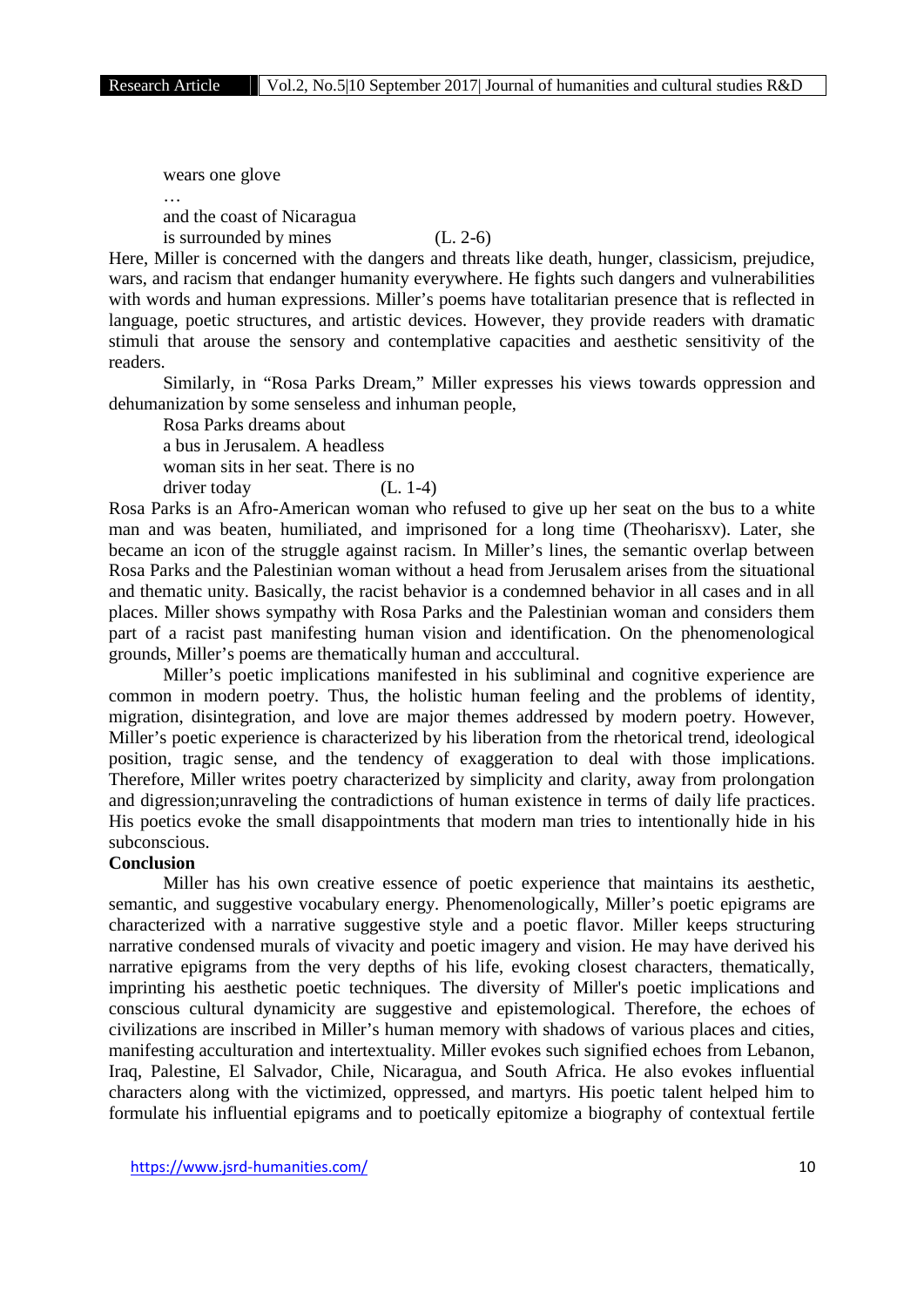life of phenomenological signifiers and images. In this regard, Miller's poetics are concerned with assumptions of phenomenology, based on the experiential approach and a rational approach to life.

Thematically, anti-racism vision, which works against the mentality of invasion and oppression, and the bias to the issues of justice, freedom, and human stability dominate Miller's poetics. Phenomenologically, the aesthetic qualities of Miller's poetics withstand reduction and defy misinterpretations, for they constitute human themes, expressions, and thoughts. Moreover, Miller's poetic space, imagery, and symbolism manifest his aesthetic human experience, in which he can express everything that poetry can say. Meantime, Miller's poetics have a warm sensory language in a transcended spiritual and multicultural poetic atmosphere. One of the most prominent characteristics of Miller's poetic talent is his ability to intensify and condense his poetics. Thus, Miller's epigramic poetics are condensed without verbosity, making his poems interpretively endless and multileveled. Therefore, Miller's poetics are consistent with readers' consciousness and abilities to interpret such poetics. Ostensibly, Miller's poetics are characterized with a comprehensive human vision in their themes, tones, and intertextualities, which signify various religions, civilizations, traditions, and beliefs to which all human beings belong.

Phenomenologically, Miller's poems reflect basic changes that have crystallized in the consciousness of the African Americans at an important historical crossroad in the 1960s. Such poems reflect black literature of black power, in which Miller documents his collective biography in terms of his ethnic, human, and identity aspects. Moreover, some of Miller's poems are, intertextually and interculturally, inspired by the Islamic religion, in particular, the Sufi doctrine. Based on this noble human and cultural consciousness, Miller's poetic spirit becomes intimate and has suggestive clues that enable readers to participate consciously in the creation of the intended aesthetic meanings. Further, his poems embody poetically metaphorical and thematic language, structures, and patterns that offer exciting motives to arouse the contemplative energies and aesthetic sensitivity of readers. Moreover, human public sense and the rejection of all forms of oppression, repression, and fascist dictatorship are among the most important poetic implications that characterize Miller's poetic experiences. Moreover, Miller's aesthetics derive from the structural poetic language, which creates intertextual or disciplinary intersections and amplitude. Miller's aesthetic poetics capture different readers from different cultures, for they evoke appropriate diction and deal with language as an organic object that grows and develops. Eventually, these poetics consist of suggestive structures and thematic aesthetics that exceed the immediate lexical meaning and arouse readers' solidarity and identification with the prejudiced, oppressed, and exiled.

\* All excerpts from Ethelbert Miller are retrieved from https://www.poemhunter.com/eugene ethelbert-miller/